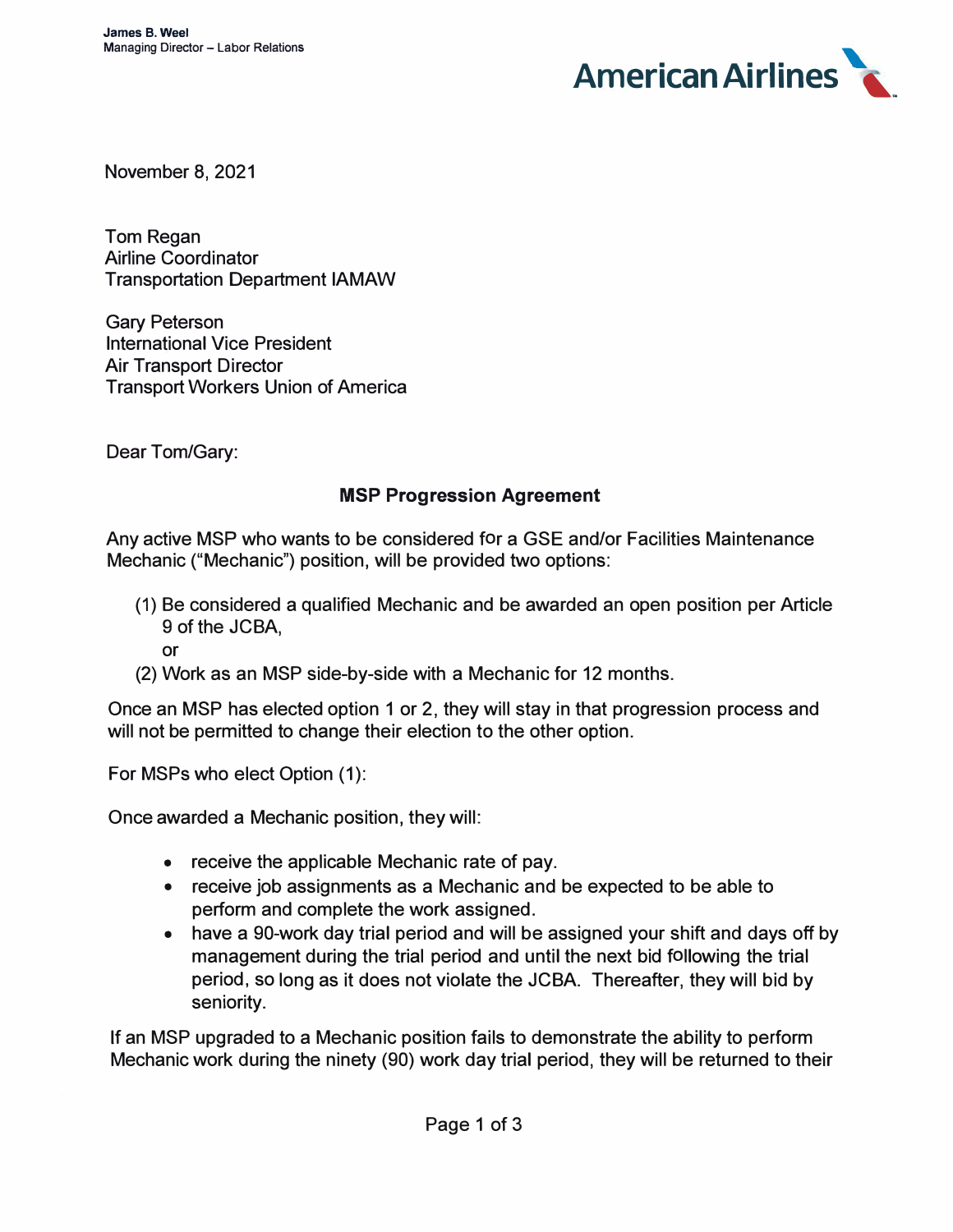

former MSP position. To be considered for any future Mechanic positions, the JCBA provisions in Article 9 will apply:

CC. Failure to pass his trial period shall restrict an employee from bidding into the respective classification for six (6) months.

DD. If an employee fails to pass the trial period on the second attempt, such employee will not be eligible to bid the position for twelve (12) months. Additionally, the employee must demonstrate his efforts to gain the required knowledge and skills enabling him to pass the trial period, (e.g., school, CBT, other training, etc.) prior to a third attempt. A fourth and subsequent attempt may only occur on an annual basis, and each requires the described demonstrated effort by the employee.

For MSPs who elect Option (2) above:

MSPs who believe they need to acquire more Mechanic experience, will remain in the MSP position, but will work side-by-side with a Mechanic for 12-months, as is provided in Article 7.R. MSPs working side-by-side with a Mechanic will:

- receive the applicable MSP rate of pay.
- be assigned to work with a Mechanic, on Mechanic job assignments. These assignments will be tracked for purposes of the twelve (12) month time frame. The expectation is that an MSP working in this position will show the ability to perform Mechanic work.
- be assigned their shift and days off by management,
- be provided with a progress and evaluation form each month from their supervisor. The monthly progress report will be provided to each MSP, with a union representative present, in writing.

Once a MSP satisfactorily completes the twelve (12) months working side-by-side with a Mechanic, the MSP will be deemed qualified to submit a transfer to a Mechanic position pursuant to Article 9 U & V. or W & X. of the JCBA.

or

If a MSP fails to acquire the skills or demonstrate the ability to perform Mechanic work, during the twelve (12) months of working side-by-side with a Mechanic, based upon evidence supported by their monthly evaluations, or if the MSP is shown to pose a risk to themself or the Mechanic(s) they are working with, the MSP will be placed back into their former MSP position. To be considered for any future Mechanic positions, the following JCBA provisions in Article 9 will apply: